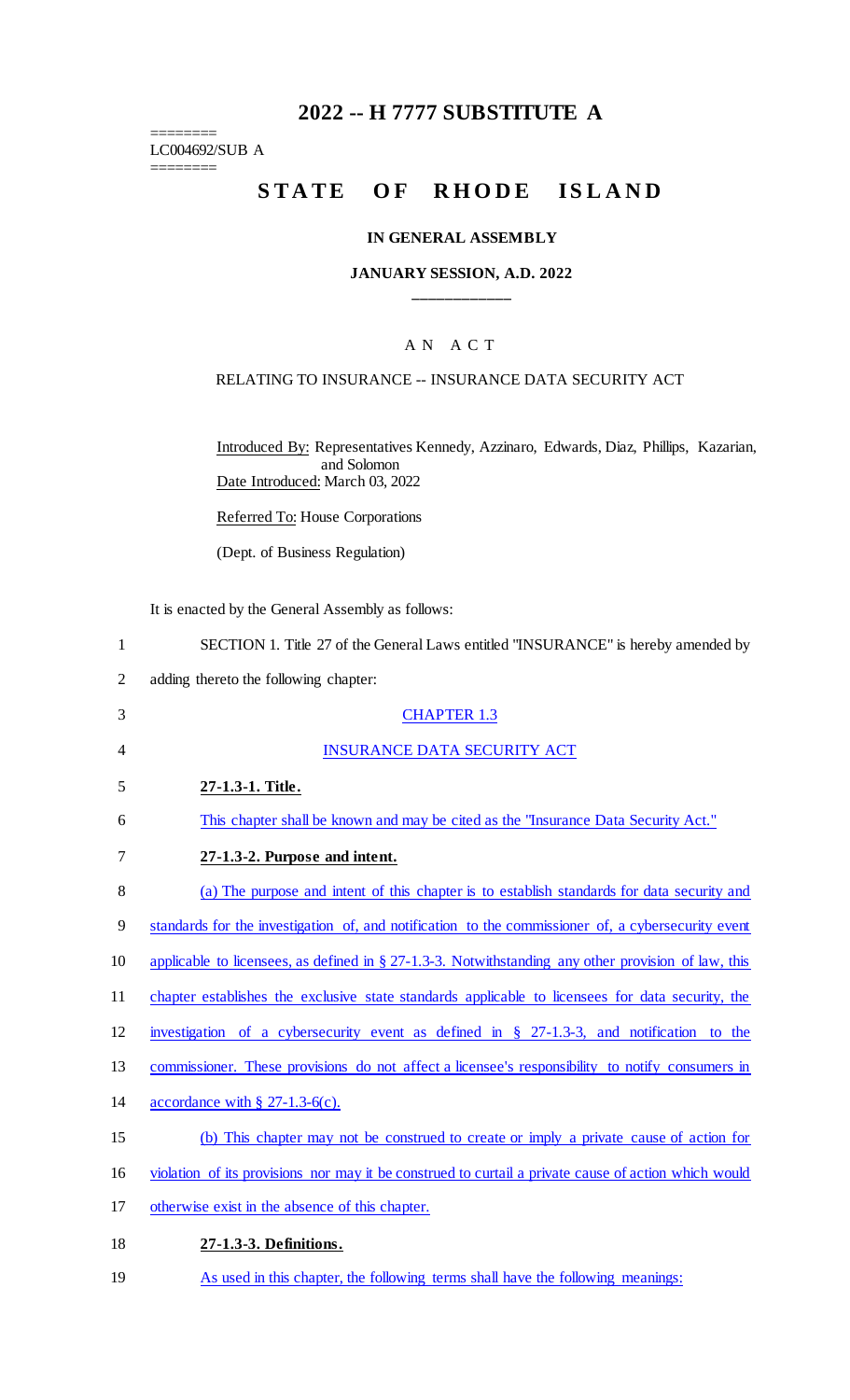(1) "Authorized individual" means an individual known to and screened by the licensee and determined to be necessary and appropriate to have access to the nonpublic information held by the licensee and its information systems. (2) "Commissioner" shall have the meaning established in § 42-14-5. (3) "Consumer" means an individual, including, but not limited to, applicants, policyholders, insureds, beneficiaries, claimants, and certificate holders who is a resident of this state and whose nonpublic information is in a licensee's possession, custody or control. (4) "Cybersecurity event" means an event resulting in unauthorized access to, disruption or misuse of, an information system or nonpublic information stored on such information system. (i) The term "cybersecurity event" does not include the unauthorized acquisition of encrypted nonpublic information if the encryption, process or key is not also acquired, released or used without authorization. (ii) "Cybersecurity event" does not include an event with regard to which the licensee has determined that the nonpublic information accessed by an unauthorized person has not been used or released and has been returned or destroyed. (5) "Department" means the department of business regulation, division of insurance. (6) "Encrypted" means the transformation of data into a form which results in a low probability of assigning meaning without the use of a protective process or key. (7) "Information security program" means the administrative, technical, and physical safeguards that a licensee uses to access, collect, distribute, process, protect, store, use, transmit, dispose of, or otherwise handle nonpublic information. (8) "Information system" means a discrete set of electronic information resources organized for the collection, processing, maintenance, use, sharing, dissemination or disposition of electronic information, as well as any specialized system such as industrial/process controls 25 systems, telephone switching and private branch exchange systems, and environmental control systems. (9) "Licensee" means any person licensed, authorized to operate, or registered, or required to be licensed, authorized, or registered pursuant to the insurance laws of this state, but shall not 29 include a purchasing group or a risk retention group chartered and licensed in a state other than this state or a licensee that is acting as an assuming insurer that is domiciled in another state or jurisdiction. (10) "Multi-factor authentication" means authentication through verification of at least two (2) of the following types of authentication factors: (i) Knowledge factors, such as a password; or

LC004692/SUB A - Page 2 of 14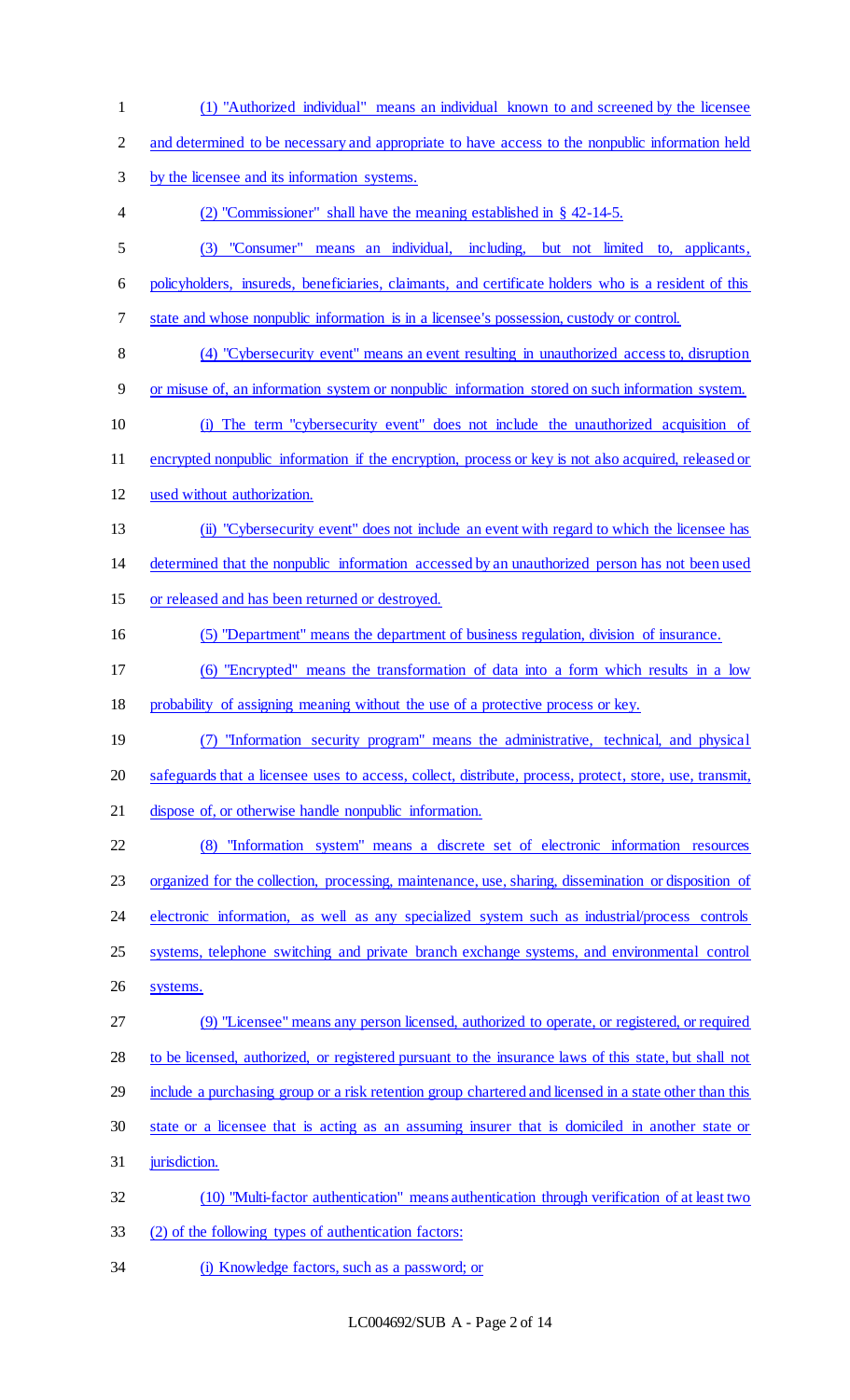| $\mathbf{1}$   | (ii) Possession factors, such as a token or text message on a mobile phone; or                       |
|----------------|------------------------------------------------------------------------------------------------------|
| $\overline{c}$ | (iii) Inherence factors, such as a biometric characteristic.                                         |
| 3              | (11) "Nonpublic information" means information that is not publicly available information            |
| 4              | and is:                                                                                              |
| 5              | (i) Business related information of a licensee the tampering with which, or unauthorized             |
| 6              | disclosure, access or use of which, would cause a material adverse impact to the business,           |
| 7              | operations or security of the licensee;                                                              |
| 8              | (ii) Any information concerning a consumer which because of name, number, personal                   |
| 9              | mark, or other identifier can be used to identify such consumer, in combination with any one or      |
| 10             | more of the following data elements:                                                                 |
| 11             | (A) Social security number;                                                                          |
| 12             | (B) Driver's license number or non-driver identification card number;                                |
| 13             | (C) Account number, credit or debit card number;                                                     |
| 14             | (D) Any security code, access code or password that would permit access to a consumer's              |
| 15             | financial account; or                                                                                |
| 16             | (E) Biometric records;                                                                               |
| 17             | (iii) Any information or data, except age or gender, in any form or medium created by or             |
| 18             | derived from a health care provider or a consumer and that relates to:                               |
| 19             | (A) The past, present or future physical, mental, behavioral health or medical condition of          |
| 20             | any consumer or a member of the consumer's family;                                                   |
| 21             | (B) The provision of health care to any consumer; or                                                 |
| 22             | (C) Payment for the provision of health care to any consumer.                                        |
| 23             | (12) "Person" means any individual or any non-governmental entity, including, but not                |
| 24             | limited to, any non-governmental partnership, corporation, limited liability company, branch,        |
| 25             | agency or association.                                                                               |
| 26             | (13) "Publicly available information" means any information that a licensee has a                    |
| 27             | reasonable basis to believe is lawfully made available to the general public from: federal, state or |
| 28             | local government records; widely distributed media; or disclosures to the general public that are    |
| 29             | required to be made by federal, state or local law:                                                  |
| 30             | (i) For the purposes of this definition, a licensee has a reasonable basis to believe that           |
| 31             | information is lawfully made available to the general public if the licensee has taken steps to      |
| 32             | determine:                                                                                           |
| 33             | (A) That the information is of the type that is available to the general public; and                 |
| 34             | (B) Whether a consumer can direct that the information not be made available to the general          |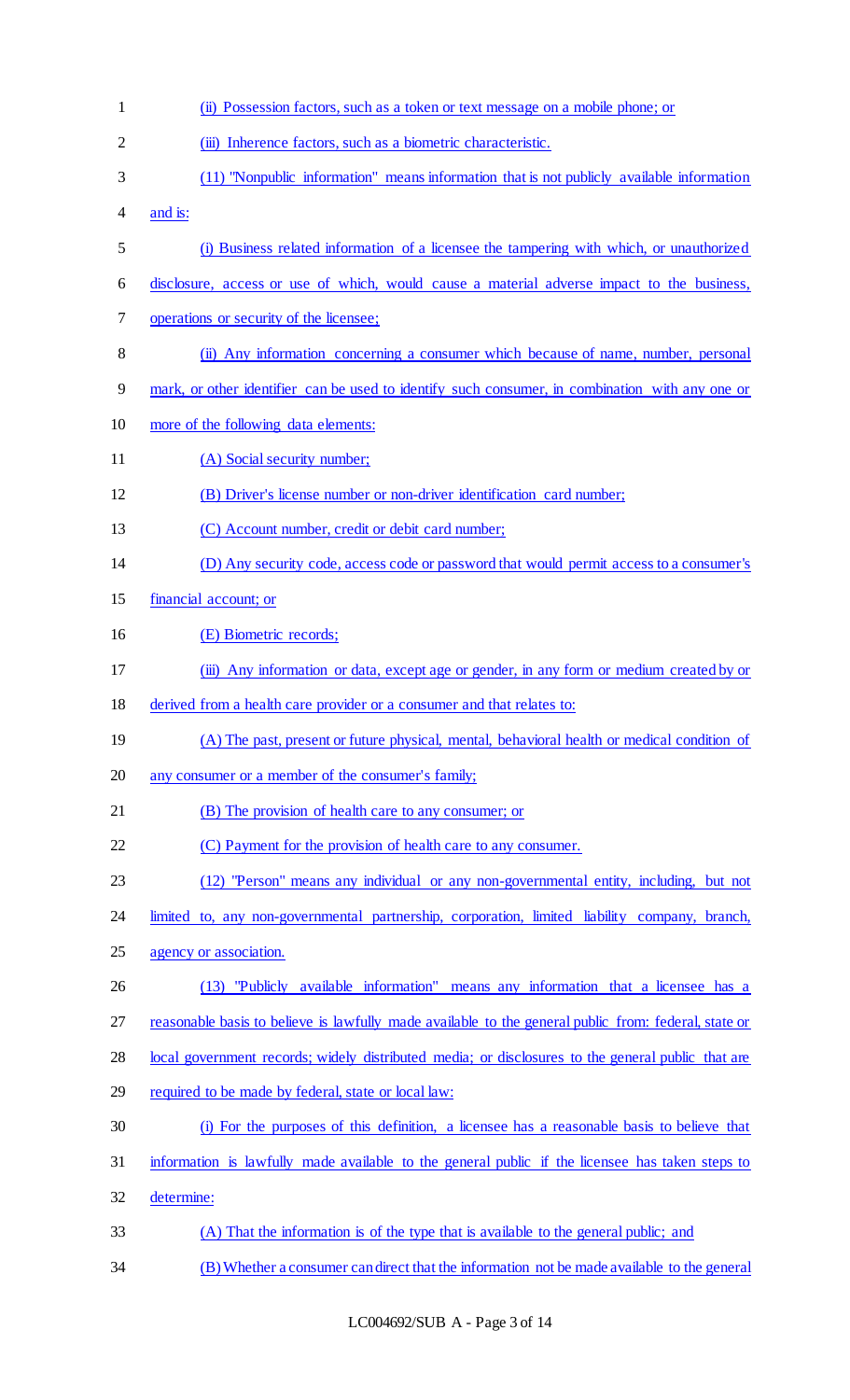1 public and the consumer has not done so.

| $\overline{2}$ | (14) "Risk assessment" means the procedure that each licensee is required to complete                  |
|----------------|--------------------------------------------------------------------------------------------------------|
| 3              | under $\frac{8}{9}$ 27-1.3-4(c).                                                                       |
| 4              | (15) "State" means the State of Rhode Island.                                                          |
| 5              | (16) "Third-party service provider" means a person, not otherwise defined as a licensee,               |
| 6              | that contracts with a licensee to maintain, process, store or otherwise is permitted access to         |
| 7              | nonpublic information through its provision of services to the licensee.                               |
| 8              | 27-1.3-4. Information security program.                                                                |
| 9              | (a) Implementation of an information security program. Commensurate with the size and                  |
| 10             | complexity of a licensee, the nature and scope of a licensee's activities, including its use of third- |
| 11             | party service providers, and the sensitivity of the nonpublic information used by the licensee or in   |
| 12             | the licensee's possession, custody or control, shall develop, implement, and maintain a                |
| 13             | comprehensive written information security program based on the licensee's risk assessment and         |
| 14             | that contains administrative, technical, and physical safeguards for the protection of nonpublic       |
| 15             | information and the licensee's information system.                                                     |
| 16             | (b) Objectives of information security program. A licensee's information security program              |
| 17             | shall be designed to:                                                                                  |
| 18             | (1) Protect the security and confidentiality of nonpublic information and the security of the          |
| 19             | information system;                                                                                    |
| 20             | (2) Protect against any threats or hazards to the security or integrity of nonpublic                   |
| 21             | information and the information system;                                                                |
| 22             | (3) Protect against unauthorized access to or use of nonpublic information, and minimize               |
| 23             | the likelihood of harm to any consumer; and                                                            |
| 24             | (4) Define and periodically reevaluate a schedule for retention of nonpublic information               |
| 25             | and a mechanism for its destruction when no longer needed.                                             |
| 26             | (c) Risk assessment. The licensee shall:                                                               |
| 27             | (1) Designate one or more employees, an affiliate, or an outside vendor designated to act              |
| 28             | on behalf of the licensee who is responsible for the information security program;                     |
| 29             | (2) Identify reasonably foreseeable internal or external threats that could result in                  |
| 30             | unauthorized access, transmission, disclosure, misuse, alteration or destruction of nonpublic          |
| 31             | information, including the security of information systems and nonpublic information that are          |
| 32             | accessible to, or held by, third-party service providers;                                              |
| 33             | (3) Assess the likelihood and potential damage of these threats, taking into consideration             |

34 the sensitivity of the nonpublic information;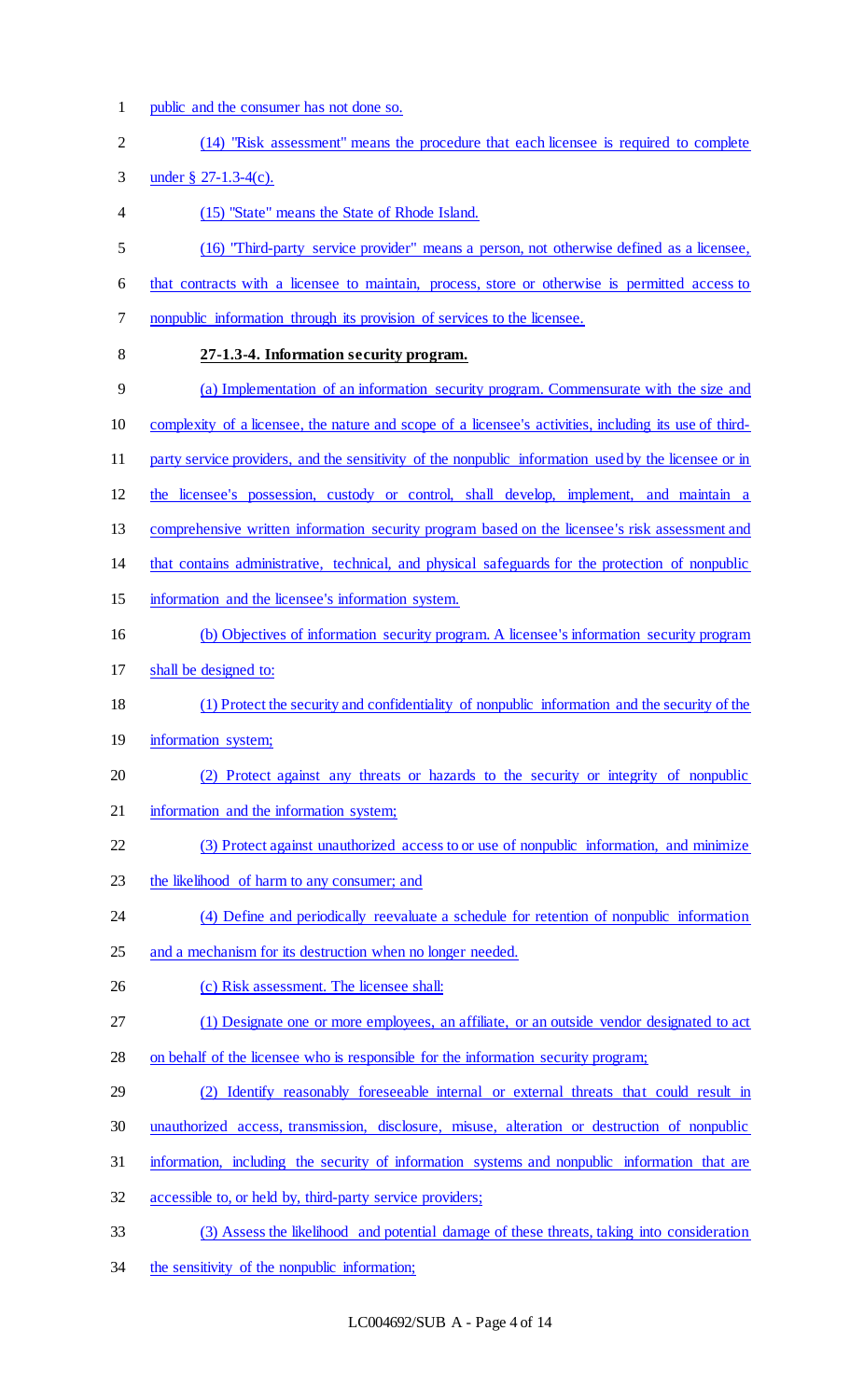(4) Assess the sufficiency of policies, procedures, information systems and other safeguards in place to manage these threats, including consideration of threats in each relevant area of the licensee's operations, including: (i) Employee training and management; (ii) Information systems, including network and software design, as well as information classification, governance, processing, storage, transmission, and disposal; and (iii) Detecting, preventing, and responding to attacks, intrusions, or other systems failures; and (5) Implement information safeguards to manage the threats identified in its ongoing assessment, and no less than annually, assess the effectiveness of the safeguards' key controls, systems, and procedures. (d) Risk management. Based on its risk assessment, the licensee shall: (1) Design its information security program to mitigate the identified risks, commensurate with the size and complexity of the licensee's activities, including its use of third-party service providers, and the sensitivity of the nonpublic information used by the licensee or in the licensee's possession, custody or control; (2) Determine which security measures listed below are appropriate and implement such security measures: (i) Place access controls on information systems, including controls to authenticate and permit access only to authorized individuals to protect against the unauthorized acquisition of nonpublic information; (ii) Identify and manage the data, personnel, devices, systems, and facilities that enable the organization to achieve business purposes in accordance with their relative importance to business 24 objectives and the organization's risk strategy; 25 (iii) Restrict access at physical locations containing nonpublic information only to authorized individuals; (iv) Protect, by encryption or other appropriate means, all nonpublic information while being transmitted over an external network and all nonpublic information stored on a laptop computer or other portable computing or storage device or media; (v) Adopt secure development practices for in-house developed applications utilized by the licensee and procedures for evaluating, assessing or testing the security of externally developed applications utilized by the licensee; (vi) Modify the information system in accordance with the licensee's information security

program;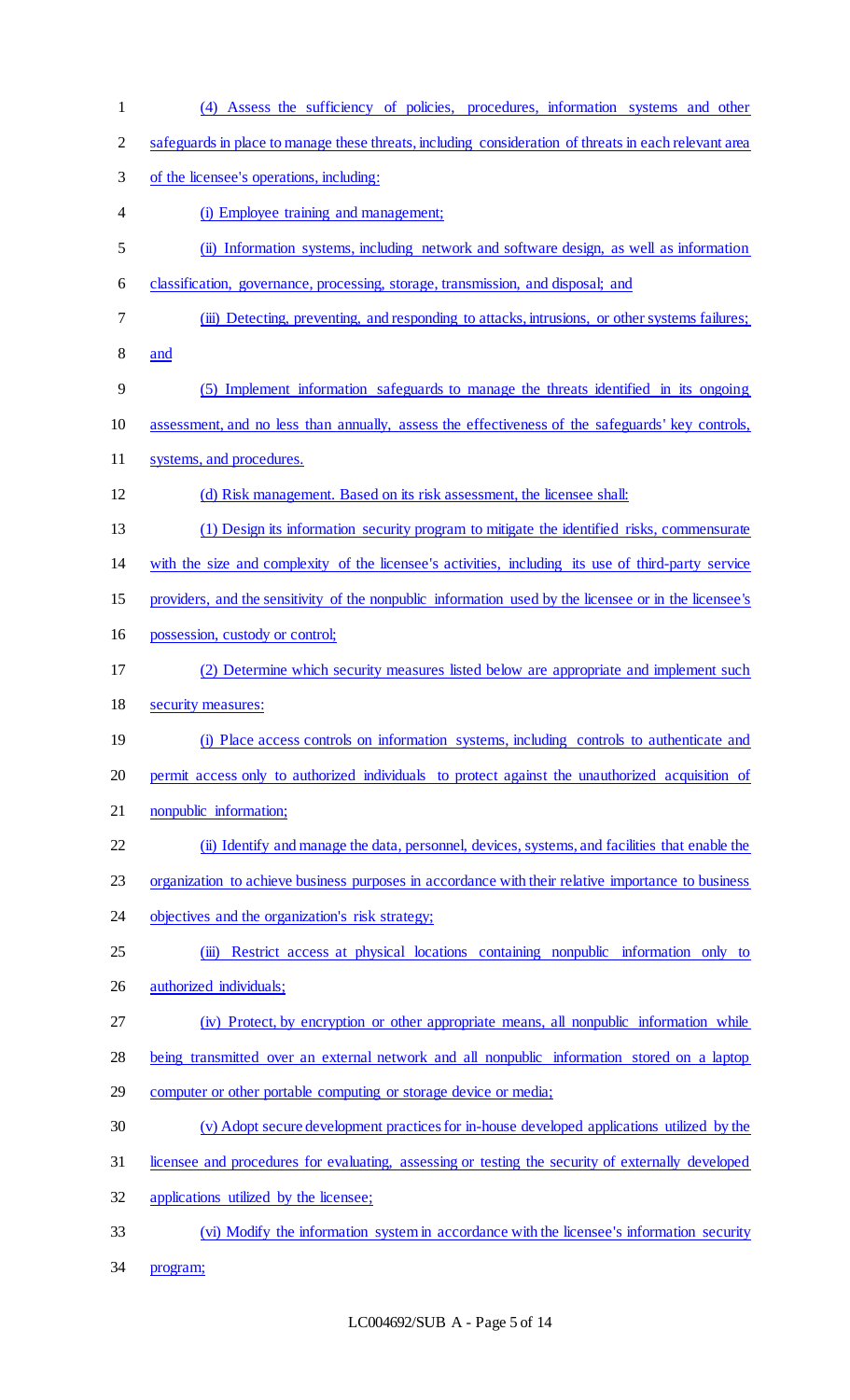(vii) Utilize effective controls, which may include multi-factor authentication procedures for any individual accessing nonpublic information; (viii) Regularly test and monitor systems and procedures to detect actual and attempted attacks on, or intrusions into, information systems; (ix) Include audit trails within the information security program designed to detect and respond to cybersecurity events and designed to reconstruct material financial transactions sufficient to support normal operations and obligations of the licensee; (x) Implement measures to protect against destruction, loss, or damage of nonpublic information due to environmental hazards, such as fire and water damage or other catastrophes or technological failures; and (xi) Develop, implement, and maintain procedures for the secure disposal of nonpublic information in any format; (3) Include cybersecurity risks in the licensee's enterprise risk management process; (4) Stay informed regarding emerging threats or vulnerabilities and utilize reasonable security measures when sharing information relative to the character of the sharing and the type of information shared; and (5) Provide its personnel with cybersecurity awareness training that is updated as necessary to reflect risks identified by the licensee in the risk assessment. (e) Oversight by board of directors. If the licensee has a board of directors, the board or an appropriate committee of the board shall, at a minimum: (1) Require the licensee's executive management or its designees to develop, implement, and maintain the licensee's information security program; (2) Require the licensee's executive management or its designees to report in writing at 24 least annually, the following information: (i) The overall status of the information security program and the licensee's compliance with this chapter; and (ii) Material matters related to the information security program, addressing issues such as risk assessment, risk management and control decisions, third-party service provider arrangements, results of testing, cybersecurity events or violations and management's responses thereto, or recommendations for changes in the information security program; and (3) If executive management delegates any of its responsibilities pursuant to this section, it shall oversee the development, implementation and maintenance of the licensee's information security program prepared by the designee(s) and shall receive a report from the designee(s) 34 complying with the requirements of the report to the board of directors.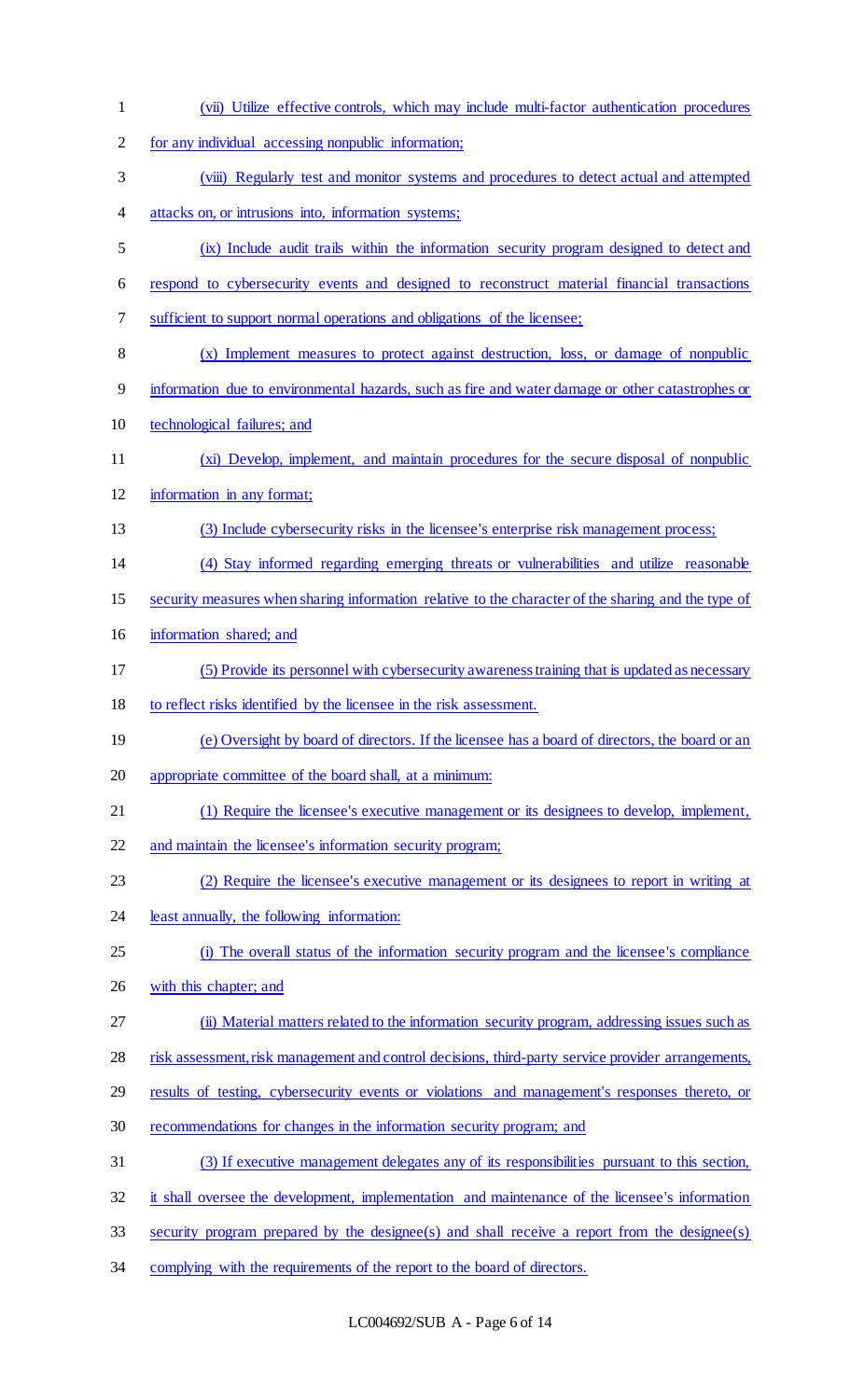(f) Oversight of third-party service provider arrangements. (1) A licensee shall exercise due diligence in selecting its third-party service provider; and (2) A licensee shall take reasonable steps to request a third-party service provider to implement appropriate administrative, technical, and physical measures to protect and secure the information systems and nonpublic information that are accessible to, or held by, the third-party service provider. (g) Program adjustments. The licensee shall monitor, evaluate and adjust, as appropriate, the information security program consistent with any relevant changes in technology, the sensitivity of its nonpublic information, internal or external threats to information, and the licensee's own changing business arrangements, such as mergers and acquisitions, alliances and joint ventures, outsourcing arrangements and changes to information systems. (h) Incident response plan: (1) As part of its information security program, each licensee shall establish a written incident response plan designed to promptly respond to, and recover from, any cybersecurity event that compromises the confidentiality, integrity or availability of nonpublic information in its possession, the licensee's information systems, or the continuing functionality of any aspect of the licensee's business or operations; (2) Such incident response plan shall address the following areas: (i) The internal process for responding to a cybersecurity event; 20 (ii) The goals of the incident response plan; (iii) The definition of clear roles, responsibilities and levels of decision-making authority; (iv) External and internal communications and information sharing; (v) Identification of requirements for the remediation of any identified weaknesses in 24 information systems and associated controls; (vi) Documentation and reporting regarding cybersecurity events and related incident 26 response activities; and (vii) The evaluation and revision as necessary of the incident response plan following a cybersecurity event. (i) Annual certification to commissioner of domiciliary state. Annually, each insurer domiciled in this state shall submit to the commissioner a written statement by April 15 certifying that the insurer is in compliance with the requirements set forth in this section. Each insurer shall maintain for examination by the department all records, schedules and data supporting this certificate for a period of five (5) years. To the extent an insurer has identified areas, systems or processes that require material improvement, updating or redesign, the insurer shall document the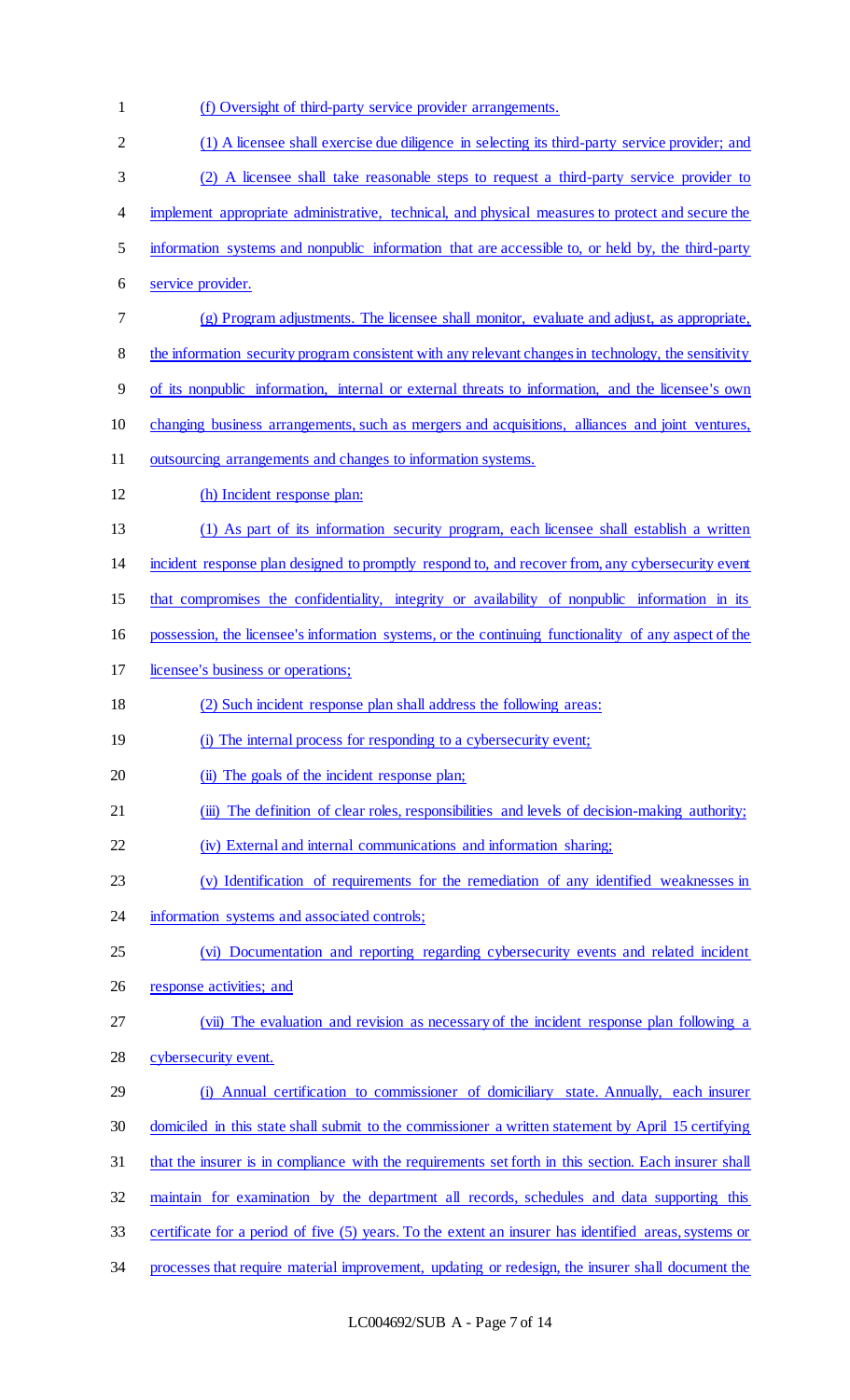identification and the remedial efforts planned and underway to address such areas, systems or processes. This documentation must be available for inspection by the commissioner. **27-1.3-5. Investigation of a cybersecurity event.**  (a) If the licensee learns that a cybersecurity event has or may have occurred, the licensee, or an outside vendor and/or service provider designated to act on behalf of the licensee, shall conduct a prompt investigation. (b) During the investigation, the licensee, or an outside vendor and/or service provider designated to act on behalf of the licensee, shall, at a minimum, determine as much of the following information as possible: (1) Whether a cybersecurity event has occurred; (2) Assess the nature and scope of the cybersecurity event; (3) Identify any nonpublic information that may have been involved in the cybersecurity 13 event; and (4) Perform or oversee reasonable measures to restore the security of the information systems compromised in the cybersecurity event in order to prevent further unauthorized acquisition, release or use of nonpublic information in the licensee's possession, custody or control. (c) If the licensee learns that a cybersecurity event has or may have occurred in a system maintained by a third-party service provider, and it has or may have impacted the licensee's 19 nonpublic information, the licensee shall make reasonable efforts to complete the steps set forth in subsection (b) of this section or make reasonable efforts to confirm and document that the third- party service provider has completed those steps. (d) The licensee shall maintain records concerning all cybersecurity events for a period of at least five (5) years from the date of the cybersecurity event and shall produce those records upon demand of the commissioner. **27-1.3-6. Notification of a cybersecurity event.**  (a) Notification to the commissioner. Each licensee shall notify the commissioner as 27 promptly as possible but in no event later than three (3) business days from a determination that a cybersecurity event has occurred when either of the following criteria has been met: (1) This state is the licensee's state of domicile, in the case of an insurer, or this state is the licensee's home state, in the case of a producer, as those terms are defined in § 27-2.4-2; or (2) The licensee reasonably believes that the nonpublic information involved affects two hundred fifty (250) or more consumers residing in this state and that either of the following apply: (i) A cybersecurity event impacting the licensee of which notice is required to be provided 34 to any government body, self-regulatory agency or any other supervisory body pursuant to any state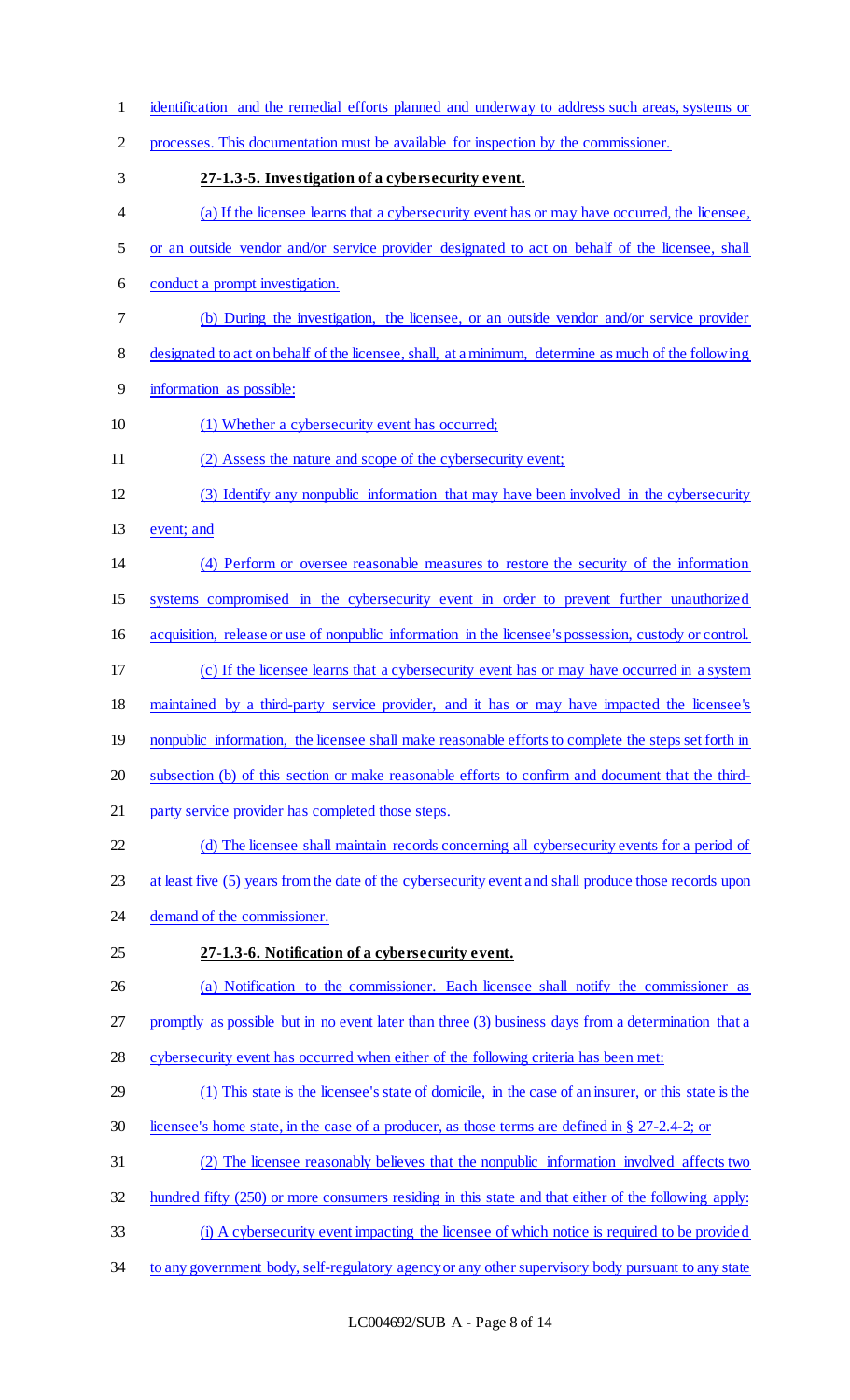- or federal law; or 2 (ii) A cybersecurity event that has a reasonable likelihood of materially harming: (A) Any consumer residing in this state; or (B) Any material part of the normal operation(s) of the licensee. (b) The licensee shall provide any information required by this section in electronic form as directed by the commissioner. The licensee shall have a continuing obligation to update and supplement initial and subsequent notifications to the commissioner concerning the cybersecurity event. The licensee shall provide as much of the following information as possible: (1) Date of the cybersecurity event; (2) Description of how the information was exposed, lost, stolen, or breached, including 11 the specific roles and responsibilities of third-party service providers, if any; (3) How the cybersecurity event was discovered; (4) Whether any lost, stolen, or breached information has been recovered and if so, how this recovery was achieved; (5) The identity of the source of the cybersecurity event; (6) Whether the licensee has filed a police report or has notified any regulatory, government or law enforcement agencies and, if so, when such notification was provided; (7) Description of the specific types of information acquired without authorization. Specific types of information consisting of particular data elements including, for example, types of medical information, types of financial information or types of information allowing identification of the consumer; (8) The period during which the information system was compromised by the cybersecurity event; (9) The number of total consumers in this state affected by the cybersecurity event. The licensee shall provide the best estimate in the initial report to the commissioner and update this estimate with each subsequent report to the commissioner pursuant to this section; (10) The results of any internal review identifying a lapse in either automated controls or internal procedures, or confirming that all automated controls or internal procedures were followed; (11) Description of efforts being undertaken to remediate the situation which permitted the cybersecurity event to occur; (12) A copy of the licensee's privacy policy and a statement outlining the steps the licensee will take to investigate and notify consumers affected by the cybersecurity event; and (13) Name of a contact person who is both familiar with the cybersecurity event and
- authorized to act for the licensee.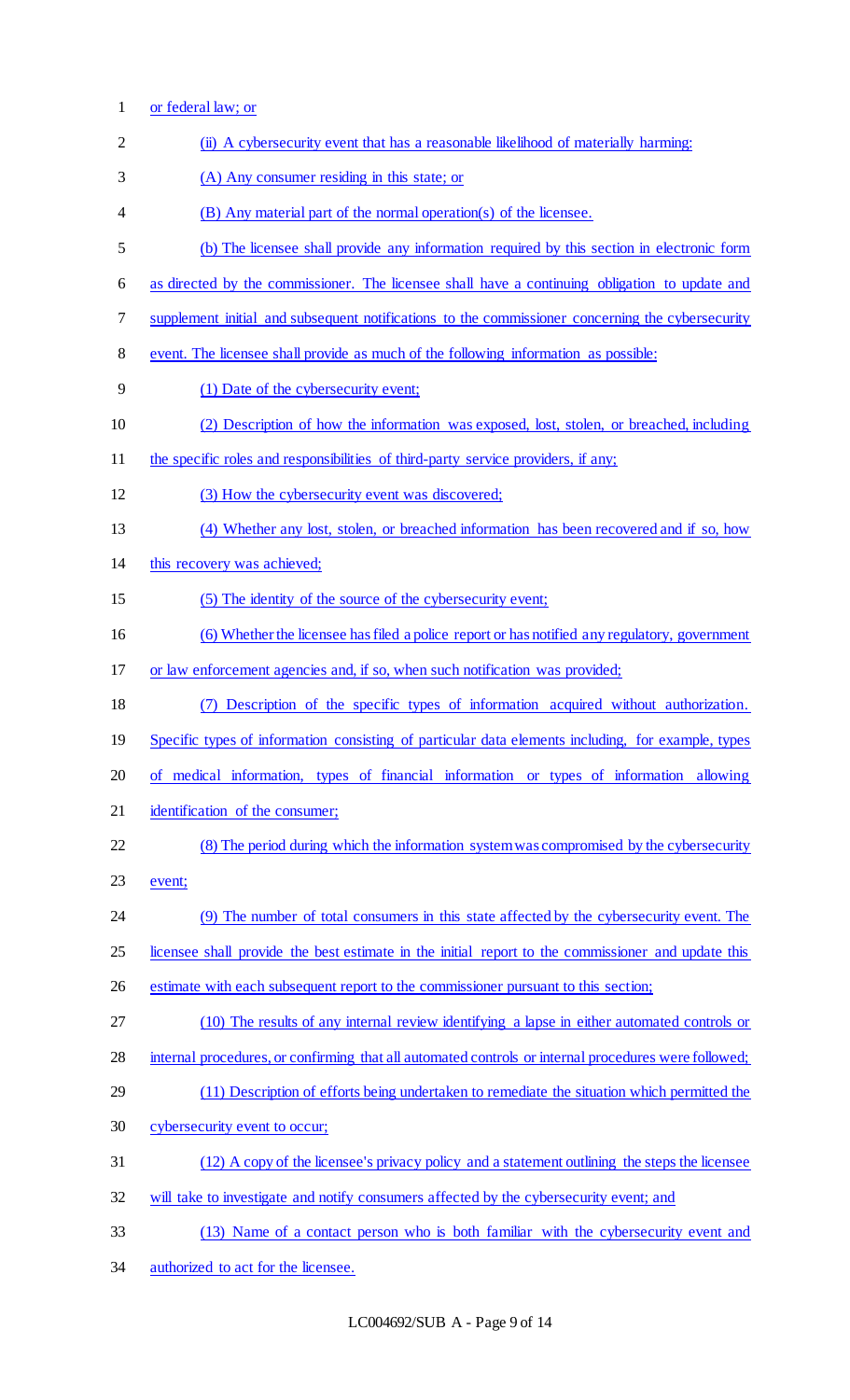(c) Notification to consumers. A licensee shall comply with chapter 49.3 of title 11, as applicable, and provide a copy of the notice sent to consumers under that chapter to the commissioner, when a licensee is required to notify the commissioner under subsection (a) of this section. (d) Notice regarding cybersecurity events of third-party service providers: (1) In the case of a cybersecurity event involving a licensee's nonpublic information in a system maintained by a third-party service provider, of which the licensee has become aware, the licensee shall treat that event as it would under subsection (a) of this section; (2) The computation of the licensee's deadlines shall begin on the day after the third-party service provider notifies the licensee of the cybersecurity event or the licensee otherwise has actual knowledge of the cybersecurity event, whichever is sooner; (3) Nothing in this chapter shall prevent or abrogate an agreement between a licensee and another licensee, a third-party service provider or any other party to fulfill any of the investigation requirements imposed under § 27-1.3-5 or notice requirements imposed under this section. (e) Notice regarding cybersecurity events of reinsurers to insurers: (1)(i) In the case of a cybersecurity event involving nonpublic information that is used by the licensee that is acting as an assuming insurer or in the possession, custody or control of a licensee that is acting as an assuming insurer and that does not have a direct contractual relationship 19 with the affected consumers, the assuming insurer shall notify its affected ceding insurers and the commissioner of its state of domicile within seventy-two (72) hours of making the determination 21 that a cybersecurity event has occurred; (ii) The ceding insurers that have a direct contractual relationship with affected consumers shall fulfill the consumer notification requirements imposed under chapter 49.3 of title 11, the 24 "identity theft protection act of 2015", and any other notification requirements relating to a cybersecurity event imposed under this section; 26 (2)(i) In the case of a cybersecurity event involving nonpublic information that is in the possession, custody or control of a third-party service provider of a licensee that is an assuming insurer, the assuming insurer shall notify its affected ceding insurers and the commissioner of its state of domicile within seventy-two (72) hours of receiving notice from its third-party service provider that a cybersecurity event has occurred; (ii) The ceding insurers that have a direct contractual relationship with affected consumers shall fulfill the consumer notification requirements imposed under chapter 49.3 of title 11 and any other notification requirements relating to a cybersecurity event imposed under this section. (f) Notice regarding cybersecurity events of insurers to producers of record.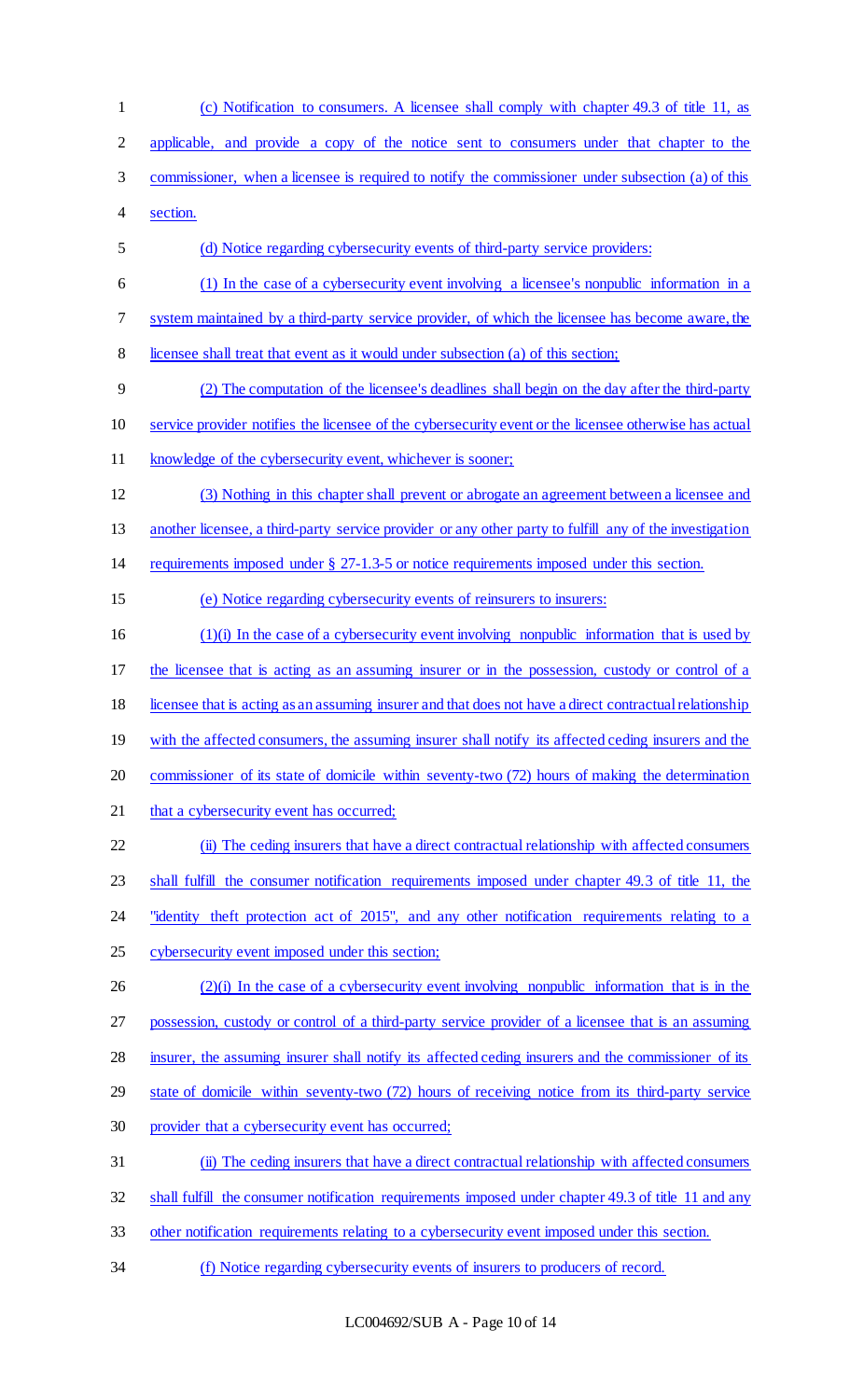(1) In the case of a cybersecurity event involving nonpublic information that is in the possession, custody or control of a licensee that is an insurer or its third-party service provider and for which a consumer accessed the insurer's services through an independent insurance producer, the insurer shall notify the producers of record of all affected consumers as soon as practicable as directed by the commissioner. (2) The insurer is excused from this obligation for those instances in which it does not have the current producer of record information for any individual consumer. **27-1.3-7. Power of commissioner.**  (a) The commissioner shall have power to examine and investigate into the affairs of any licensee to determine whether the licensee has been or is engaged in any conduct in violation of this chapter. This power is in addition to the powers which the commissioner has pursuant to chapter 13.1 of title 27 and any such investigation or examination shall be conducted pursuant to chapter 13.1 of title 27. (b) Whenever the commissioner has reason to believe that a licensee has been or is engaged in conduct in this state which violates this chapter, the commissioner may take action that is necessary or appropriate to enforce the provisions of this chapter. **27-1.3-8. Confidentiality.**  (a) Any documents, materials or other information in the control or possession of the 19 department that are furnished by a licensee or an employee or agent thereof acting on behalf of a licensee pursuant to §§ 27-1.3-4(i) and 27-1.3-6(b)(2), (3), (4), (5), (8), (10), and (11), or that are obtained by the commissioner in an investigation or examination pursuant to § 27-1.3-7 shall be confidential by law and privileged, shall not be subject to chapter 2 of title 38, shall not be subject to subpoena, and shall not be subject to discovery or admissible in evidence in any private civil 24 action; provided, however, the commissioner is authorized to use the documents, materials or other 25 information in the furtherance of any regulatory or legal action brought as a part of the commissioner's duties. (b) Neither the commissioner nor any person who received documents, materials or other information while acting under the authority of the commissioner shall be permitted or required to testify in any private civil action concerning any confidential documents, materials, or information subject to subsection (a) of this section. (c) In order to assist in the performance of the commissioner's duties under this chapter, the commissioner: (1) May share documents, materials or other information, including the confidential and privileged documents, materials or information subject to subsection (a) of this section, with other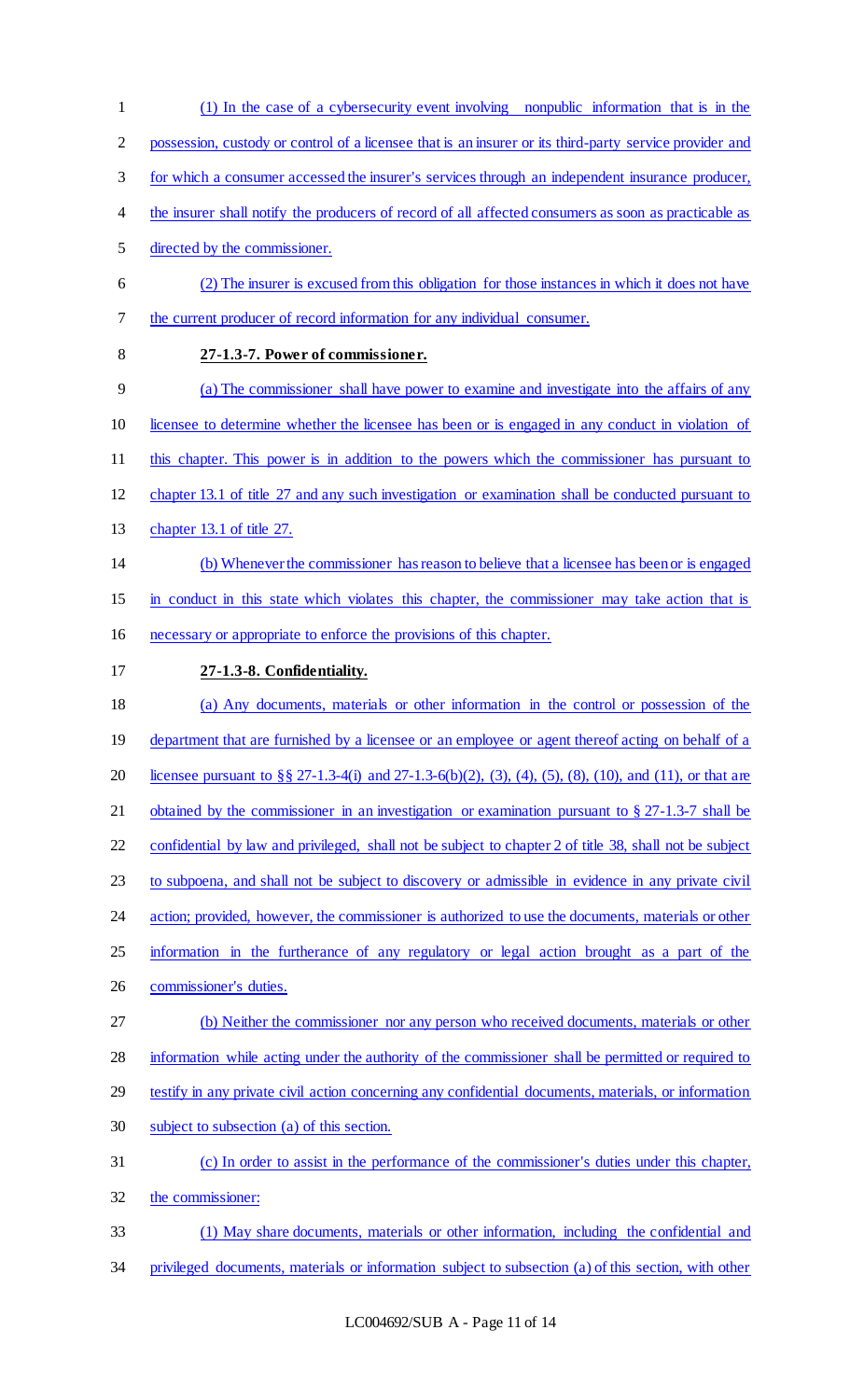| $\mathbf{1}$   | state, federal, and international regulatory agencies, with the National Association of Insurance      |
|----------------|--------------------------------------------------------------------------------------------------------|
| $\overline{2}$ | Commissioners, its affiliates or subsidiaries, and with state, federal, and international law          |
| 3              | enforcement authorities; provided that, the recipient agrees in writing to maintain the                |
| $\overline{4}$ | confidentiality and privileged status of the document, material or other information;                  |
| 5              | (2) May receive documents, materials or information, including otherwise confidential and              |
| 6              | privileged documents, materials or information, from the National Association of Insurance             |
| 7              | Commissioners, its affiliates or subsidiaries and from regulatory and law enforcement officials of     |
| 8              | other foreign or domestic jurisdictions, and shall maintain as confidential or privileged any          |
| $\overline{9}$ | document, material or information received with notice or the understanding that it is confidential    |
| 10             | or privileged under the laws of the jurisdiction that is the source of the document, material or       |
| 11             | information;                                                                                           |
| 12             | (3) May share documents, materials or other information subject to subsection (a) of this              |
| 13             | section, with a third-party consultant or vendor provided the consultant agrees in writing to          |
| 14             | maintain the confidentiality and privileged status of the document, material or other information;     |
| 15             | and                                                                                                    |
| 16             | (4) May enter into agreements governing sharing and use of information consistent with                 |
| 17             | this subsection.                                                                                       |
| 18             | (d) No waiver of any applicable privilege or claim of confidentiality in the documents,                |
| 19             | materials, or information shall occur as a result of disclosure to the commissioner under this section |
| 20             | or as a result of sharing as authorized in subsection (c) of this section.                             |
| 21             | (e) Nothing in this chapter shall prohibit the commissioner from releasing final, adjudicated          |
| 22             | actions that are open to public inspection pursuant to chapter 2 of title 38 to a database or other    |
| 23             | clearinghouse service maintained by the National Association of Insurance Commissioners, its           |
| 24             | affiliates or subsidiaries.                                                                            |
| 25             | 27-1.3-9. Exceptions.                                                                                  |
| 26             | (a) The following exceptions shall apply to this chapter:                                              |
| 27             | (1) A licensee meeting one of the following criteria is exempt from $\S 27-1.3-4$ :                    |
| 28             | (i) A licensee with fewer than twenty-five (25) employees, including any independent                   |
| 29             | contractors with access to the licensee's nonpublic information; or                                    |
| 30             | (ii) A licensee with less than five million dollars (\$5,000,000) in gross annual revenue; or          |
| 31             | (iii) A licensee with less than ten million dollars (\$10,000,000) in assets, measured at the          |
| 32             | end of the licensee's fiscal year.                                                                     |
| 33             | (2) A licensee subject to and in compliance with Pub. L. 104-191, 110 Stat. 1936, enacted              |
| 34             | August 21, 1996 (Health Insurance Portability and Accountability Act) and related privacy, security    |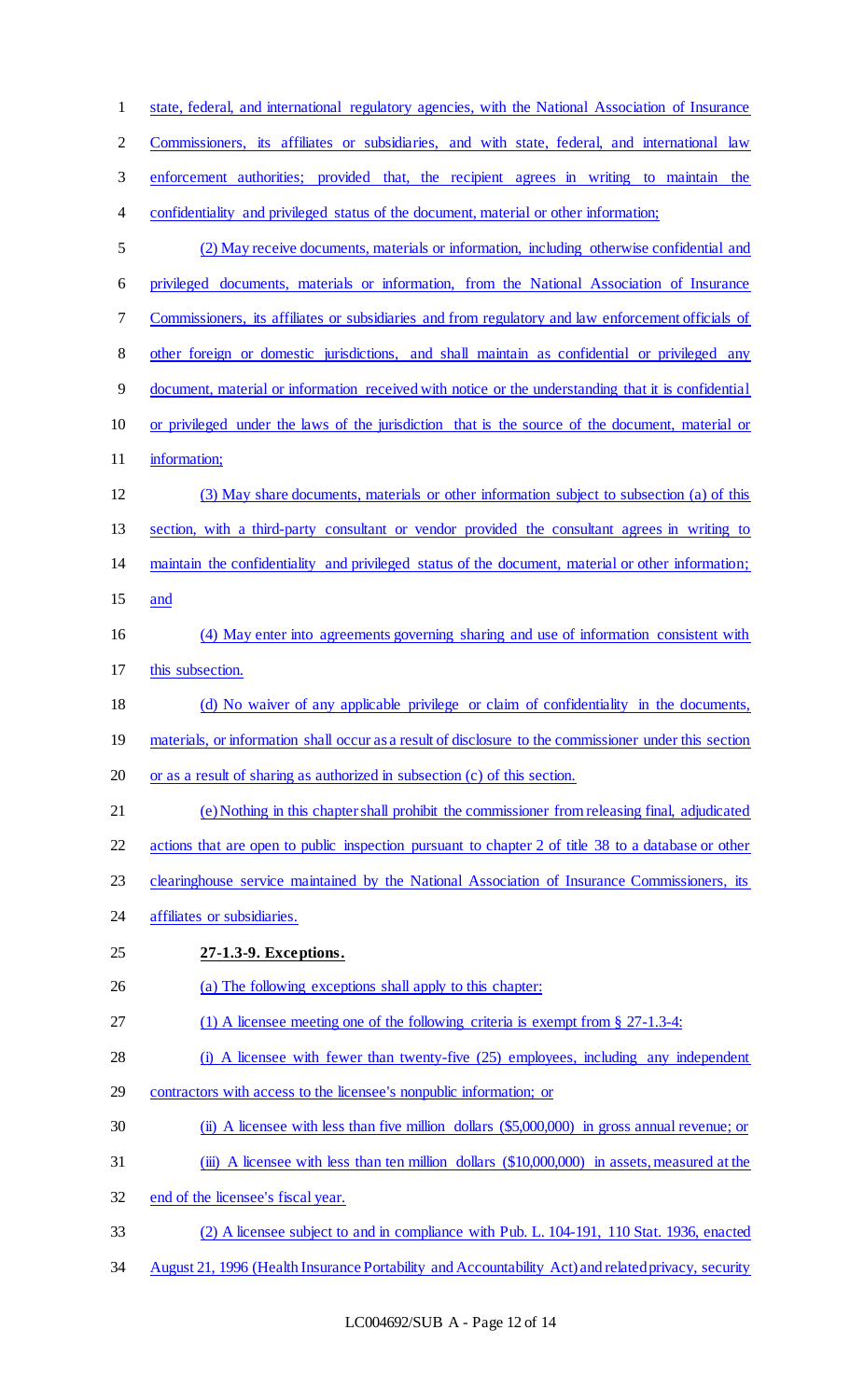- 1 and breach notification regulations pursuant to 45 Code of Federal Regulations, Parts 160 and 164, 2 and Pub. L. 111-5, 123 Stat. 226, enacted February 17, 2009 (Health Information Technology) is considered to meet the requirements of this chapter, other than the requirements of §§ 27-1.3-6(a) and (b) regarding notification to the commissioner, if: (i) The licensee maintains a program for information security and breach notification that treats all nonpublic information relating to consumers in this state in the same manner as protected health information; (ii) The licensee annually submits to the commissioner a written statement certifying that the licensee is in compliance with, the requirements of this subsection; and (iii) The commissioner has not issued a determination finding that the applicable federal regulations are materially less stringent than the requirements of this chapter. (3) An employee, agent, representative or designee of a licensee, who is also a licensee, is exempt from § 27-1.3-4 and need not develop its own information security program to the extent that the employee, agent, representative or designee is covered by the information security program of the other licensee. (b) In the event that a licensee ceases to qualify for an exception, the licensee shall have one hundred eighty (180) days to comply with this chapter. **27-1.3-10. Penalties.**  19 In the case of a violation of this chapter, a licensee may be penalized in accordance with § 42-14-16. **27-1.3-11. Severability.**  22 If any provision of this chapter or the application thereof to any person or circumstance is for any reason held to be invalid, the remainder of the chapter and the application of such provision 24 to other persons or circumstances shall not be affected thereby.
- SECTION 2. This act shall take effect on January 1, 2023.

======== LC004692/SUB A ========